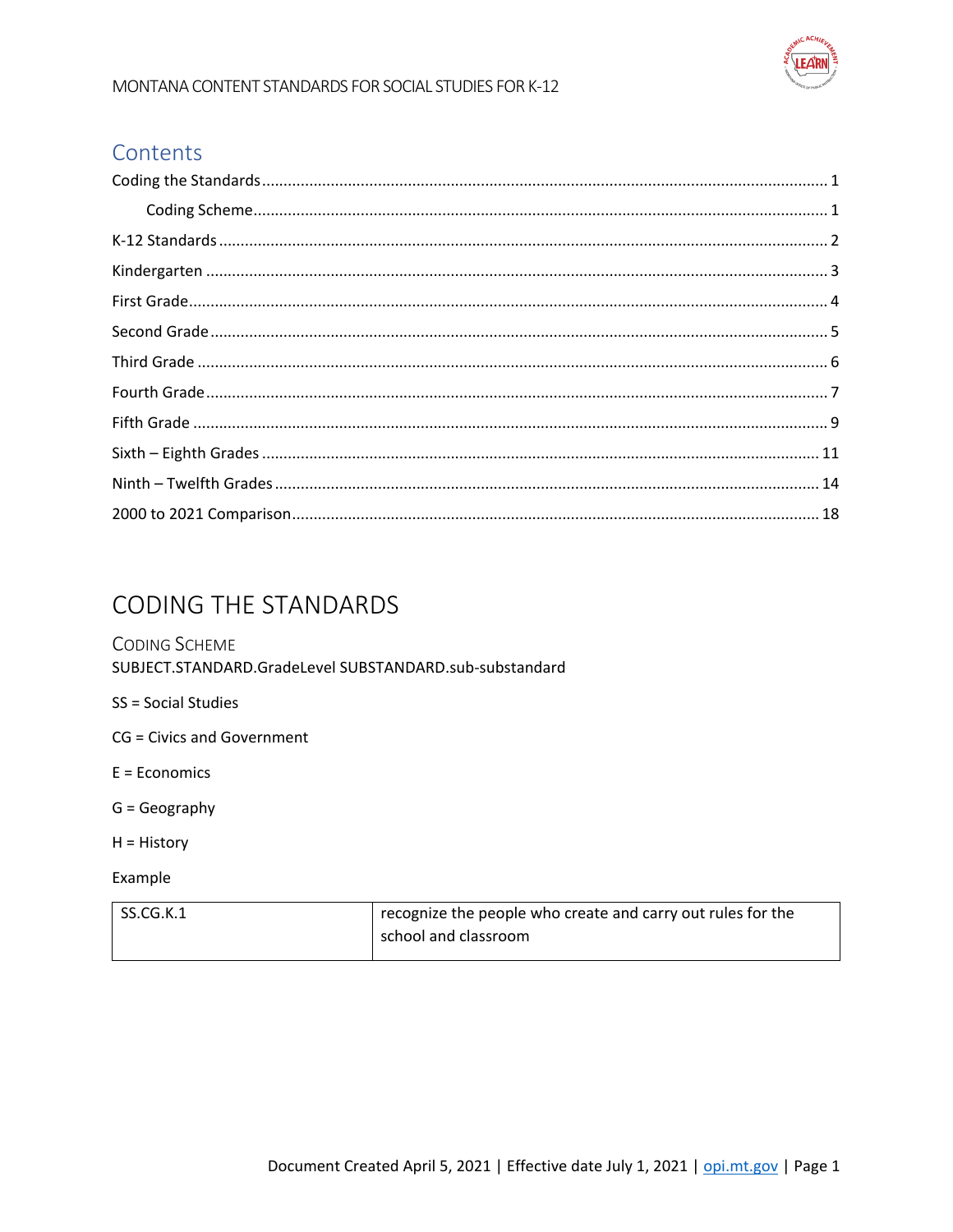

## <span id="page-1-0"></span>K-12 STANDARDS

The following standards will go into effect on July 1, 2021.

| Content | The content areas covered by the social studies standards<br>include |
|---------|----------------------------------------------------------------------|
| SS.CG   | civics and government                                                |
| SS.E    | economics                                                            |
| SS.G    | geography                                                            |
| SS.H    | history                                                              |

| <b>Skills</b>   | When a district incorporates or integrates social studies<br>content into district curriculum or offers a course in social<br>studies, the following skills at each grade level may apply |
|-----------------|-------------------------------------------------------------------------------------------------------------------------------------------------------------------------------------------|
| <b>SS.K12.1</b> | develop questions                                                                                                                                                                         |
| <b>SS.K12.2</b> | plan inquiries                                                                                                                                                                            |
| <b>SS.K12.3</b> | compare and evaluate sources for relevance, perspective, and<br>accuracy                                                                                                                  |
| SS.K12.4        | use sources to gather evidence to develop and refine claims                                                                                                                               |
| <b>SS.K12.5</b> | communicate conclusions                                                                                                                                                                   |
| SS.K12.6        | take informed action                                                                                                                                                                      |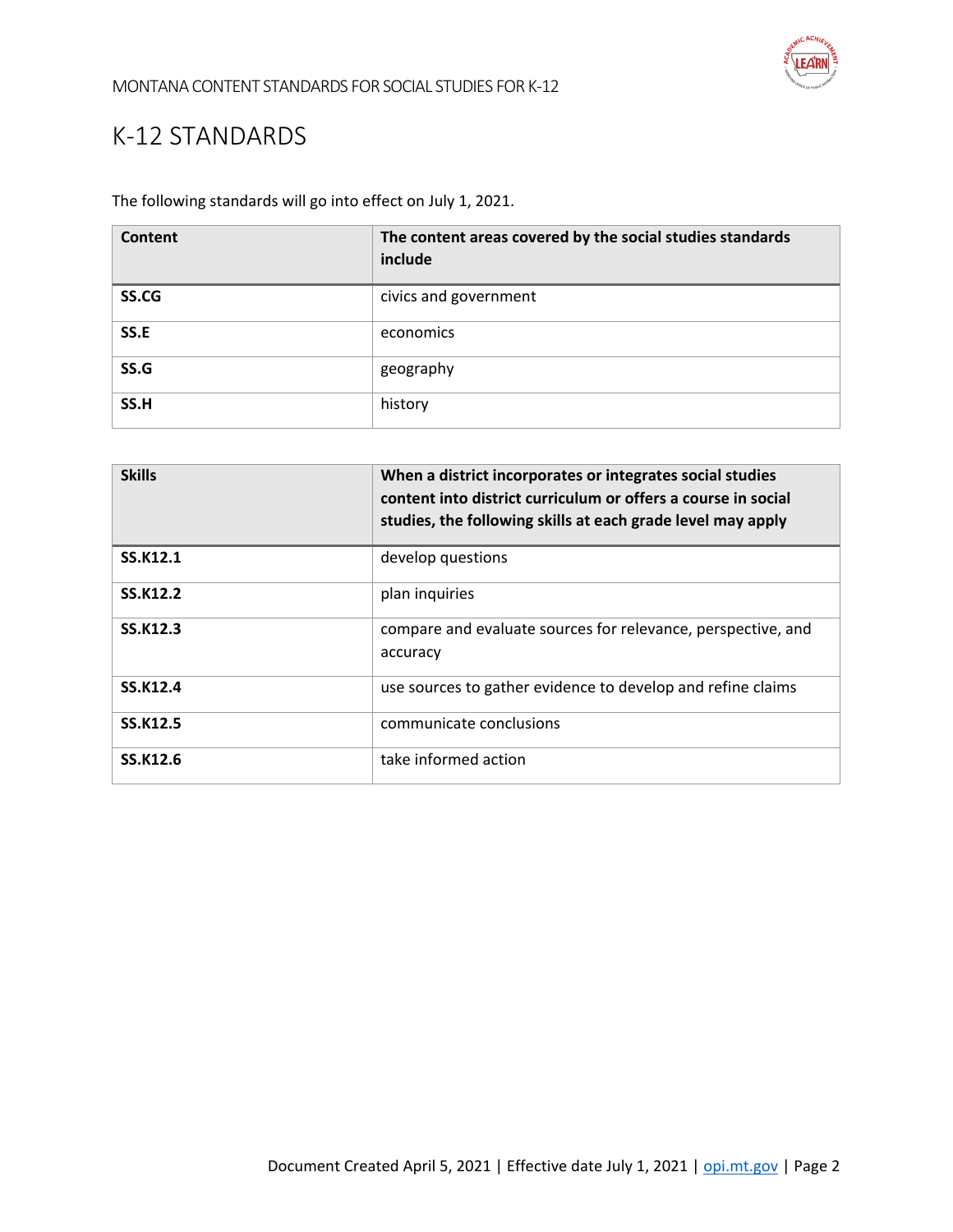

#### <span id="page-2-0"></span>KINDERGARTEN

| SS.K             | THE SOCIAL STUDIES CONTENT STANDARDS FOR<br><b>KINDERGARTEN</b>                                                                                        |
|------------------|--------------------------------------------------------------------------------------------------------------------------------------------------------|
| SS.CG.K          | The civics and government content standards for kindergarten<br>are that each student will                                                             |
| <b>SS.CG.K.1</b> | recognize the people who create and carry out rules for the<br>school and classroom                                                                    |
| <b>SS.CG.K.2</b> | define that being a citizen of the classroom and school<br>community means following established rules and expectations                                |
| <b>SS.CG.K.3</b> | demonstrate citizenship through their interactions in the<br>classroom and school community                                                            |
| SS.E.K           | The economics content standards for kindergarten are that<br>each student will                                                                         |
| <b>SS.E.K.1</b>  | explain and identify examples of goods and services                                                                                                    |
| <b>SS.E.K.2</b>  | describe goods and products that are produced in local regions                                                                                         |
| SS.G.K           | The geography content standard for kindergarten is that each<br>student will use maps, and other representations, to describe<br>place characteristics |
| SS.H.K           | The history content standard for kindergarten is that each<br>student will distinguish between past, present, and future time                          |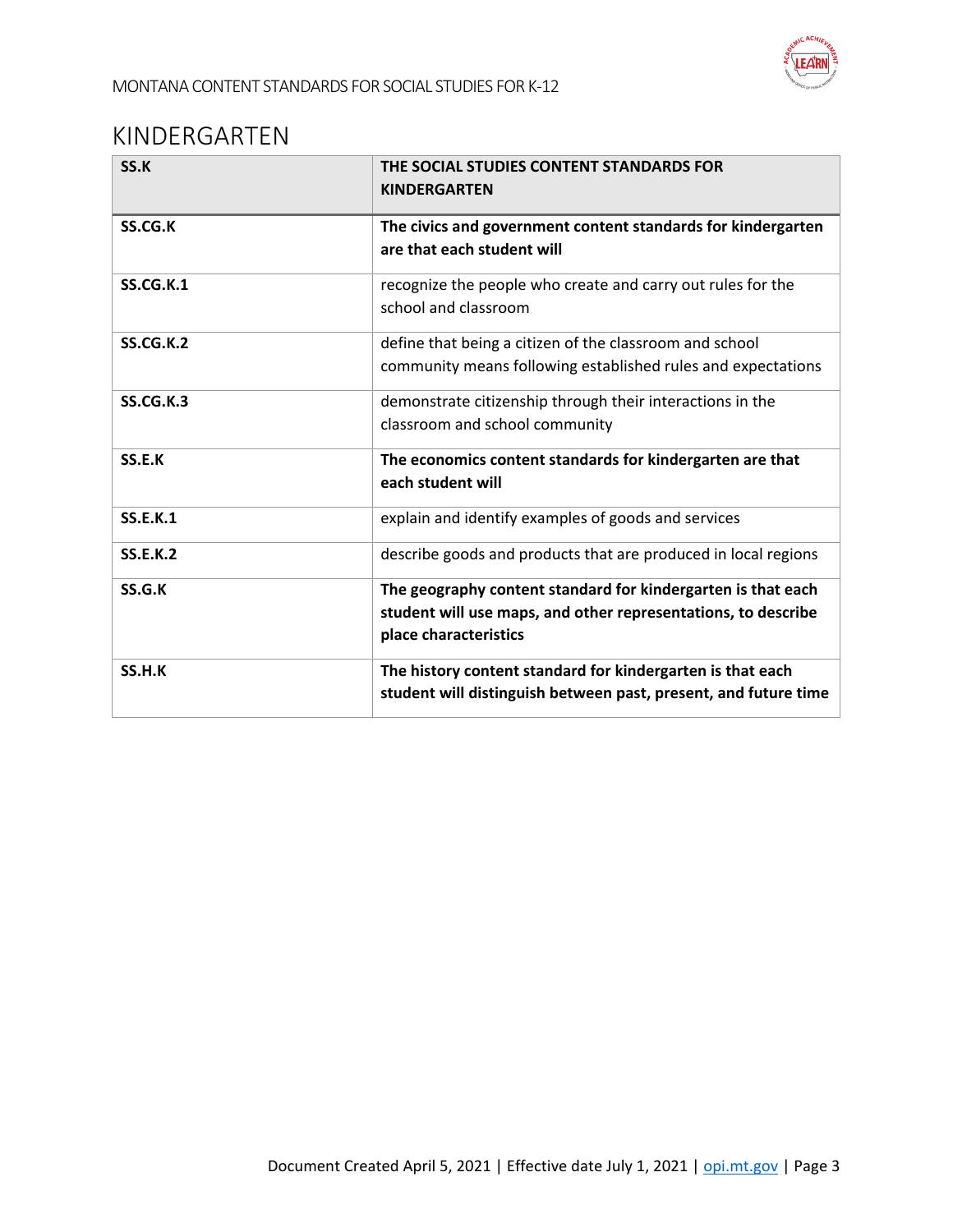

#### <span id="page-3-0"></span>FIRST GRADE

| SS.1             | THE SOCIAL STUDIES CONTENT STANDARDS FOR FIRST GRADE                                                                                               |
|------------------|----------------------------------------------------------------------------------------------------------------------------------------------------|
| <b>SS.CG.1</b>   | The civics and government content standards for first grade are<br>that each student will                                                          |
| <b>SS.CG.1.1</b> | demonstrate being a citizen of a classroom and school<br>community through interactions and by following established<br>rules and expectations     |
| <b>SS.CG.1.2</b> | recognize the people, and their roles, who create and carry out<br>rules for the school and classroom                                              |
| <b>SS.E.1</b>    | The economics content standards for first grade are that each<br>student will                                                                      |
| SS.E.1.1         | explain the difference between needs and wants                                                                                                     |
| SS.E.1.2         | describe goods and products that are produced in local regions                                                                                     |
| <b>SS.G.1</b>    | The geography content standards for first grade are that each<br>student will                                                                      |
| SS.G.1.1         | identify and describe human and physical local landmarks                                                                                           |
| <b>SS.G.1.2</b>  | construct maps and other representations of familiar places                                                                                        |
| <b>SS.H.1</b>    | The history content standards for first grade are that each<br>student will                                                                        |
| <b>SS.H.1.1</b>  | distinguish between past, present, and future time                                                                                                 |
| <b>SS.H.1.2</b>  | understand how events might be described differently<br>depending on historical contexts and perspectives, including<br>those of tribes in Montana |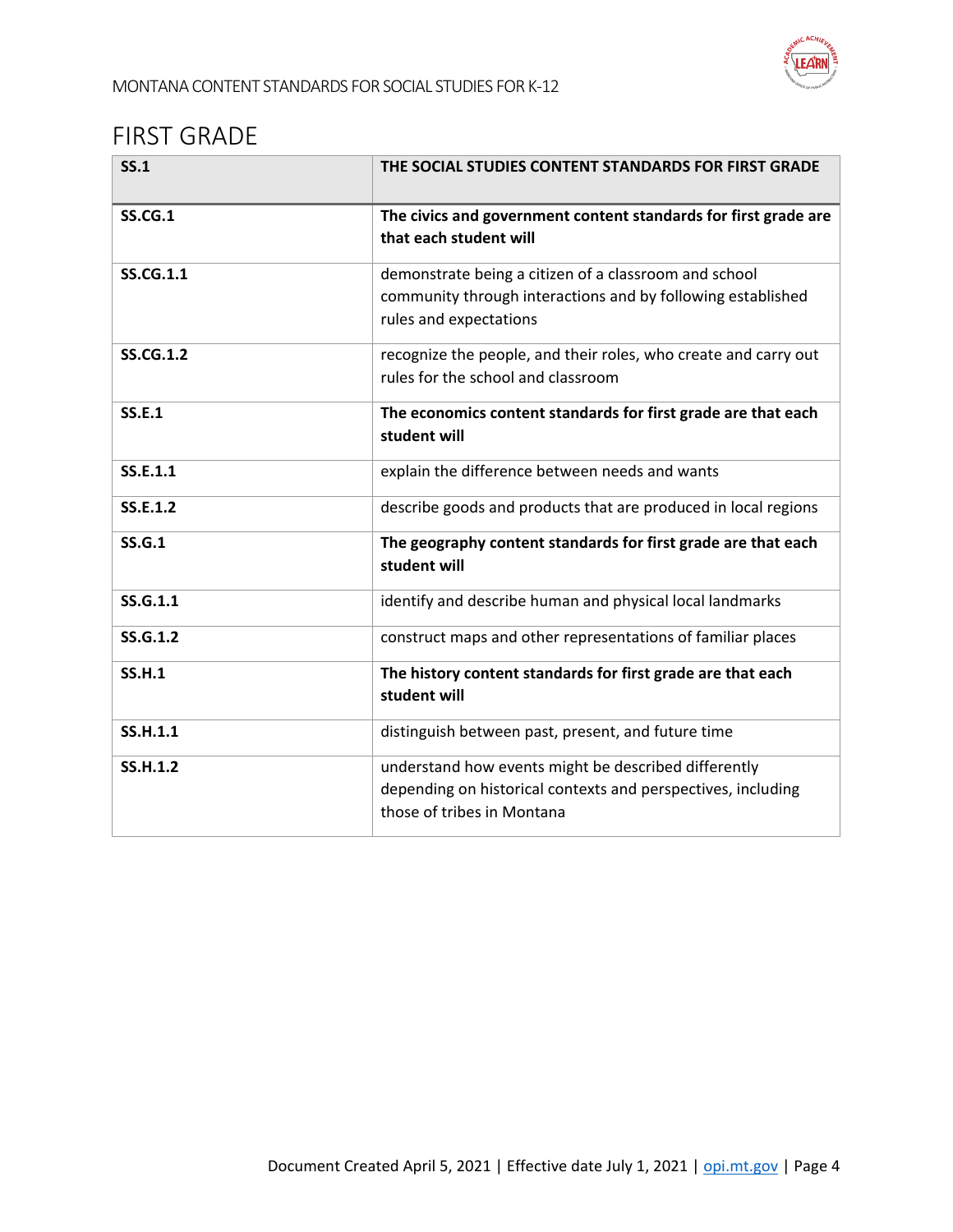

## <span id="page-4-0"></span>SECOND GRADE

| SS.2             | THE SOCIAL STUDIES CONTENT STANDARDS FOR SECOND<br><b>GRADE</b>                                                          |
|------------------|--------------------------------------------------------------------------------------------------------------------------|
| <b>SS.CG.2</b>   | The civics and government content standards for second grade<br>are that each student will                               |
| <b>SS.CG.2.1</b> | explain the roles of people who help govern different<br>communities including tribal communities                        |
| <b>SS.CG.2.2</b> | demonstrate ways to show good citizenship in the classroom,<br>school, and community                                     |
| <b>SS.E.2</b>    | The economics content standards for second grade are that<br>each student will                                           |
| SS.E.2.1         | describe the goods and services that people in the local, state,<br>and national community produce                       |
| <b>SS.E.2.2</b>  | describe examples of the goods and services that governments<br>provide                                                  |
| SS.E.2.3         | identify resources people use to access the goods and services<br>they want and need                                     |
| <b>SS.G.2</b>    | The geography content standards for second grade are that<br>each student will                                           |
| SS.G.2.1         | use the basic components of a map to identify physical and<br>political features, including American Indian reservations |
| SS.G.2.2         | describe how geography and human activities impact each other                                                            |
| <b>SS.H.2</b>    | The history content standards for second grade are that each<br>student will                                             |
| <b>SS.H.2.1</b>  | identify how people lived differently in the past than they do<br>today                                                  |
| <b>SS.H.2.2</b>  | understand that there are twelve distinct and unique tribes<br>within Montana whose people contribute to modern life     |
| <b>SS.H.2.3</b>  | identify different kinds of historical sources, including oral<br>histories of American Indians                          |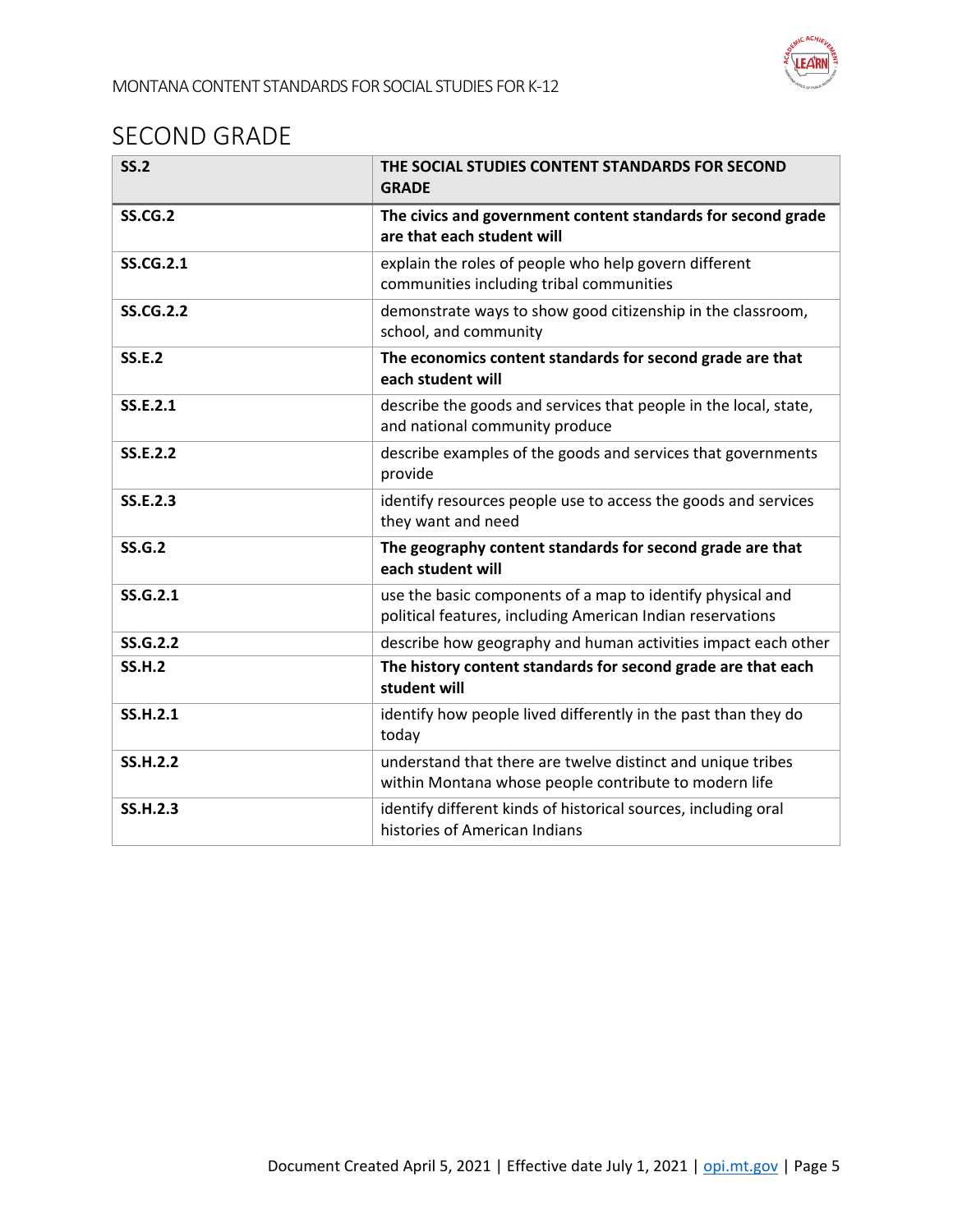

## <span id="page-5-0"></span>THIRD GRADE

| SS.3             | THE SOCIAL STUDIES CONTENT STANDARDS FOR THIRD GRADE                                                                                        |
|------------------|---------------------------------------------------------------------------------------------------------------------------------------------|
| <b>SS.CG.3</b>   | The civics and government content standards for third grade<br>are that each student will                                                   |
| <b>SS.CG.3.1</b> | describe and identify the basic functions of local government,<br>including tribal governments                                              |
| <b>SS.CG.3.2</b> | recognize that civic participation involves remaining accurately<br>informed about public issues, taking action, and voting in<br>elections |
| <b>SS.CG.3.3</b> | identify key symbols of nations                                                                                                             |
| <b>SS.E.3</b>    | The economics content standards for third grade are that each<br>student will                                                               |
| SS.E.3.1         | compare the benefits and costs of individual choices                                                                                        |
| <b>SS.E.3.2</b>  | identify examples of human and natural resources that are used<br>to produce goods and services                                             |
| <b>SS.E.3.3</b>  | explain economic interdependence within historical and<br>contemporary contexts                                                             |
| SS.G.3           | The geography content standards for third grade are that each<br>student will                                                               |
| SS.G.3.1         | examine maps and other representations to identify historical<br>and contemporary political and cultural patterns in the Americas           |
| SS.G.3.2         | identify environmental and technological events and conditions<br>and how humans and the environment impact each other                      |
| <b>SS.G.3.3</b>  | identify landforms and other physical characteristics of the<br>Americas                                                                    |
| <b>SS.H.3</b>    | The history content standards for third grade are that each<br>student will                                                                 |
| <b>SS.H.3.1</b>  | identify tribes in Montana by their original and current names                                                                              |
| <b>SS.H.3.2</b>  | explain how perspective impacts the telling of historical events                                                                            |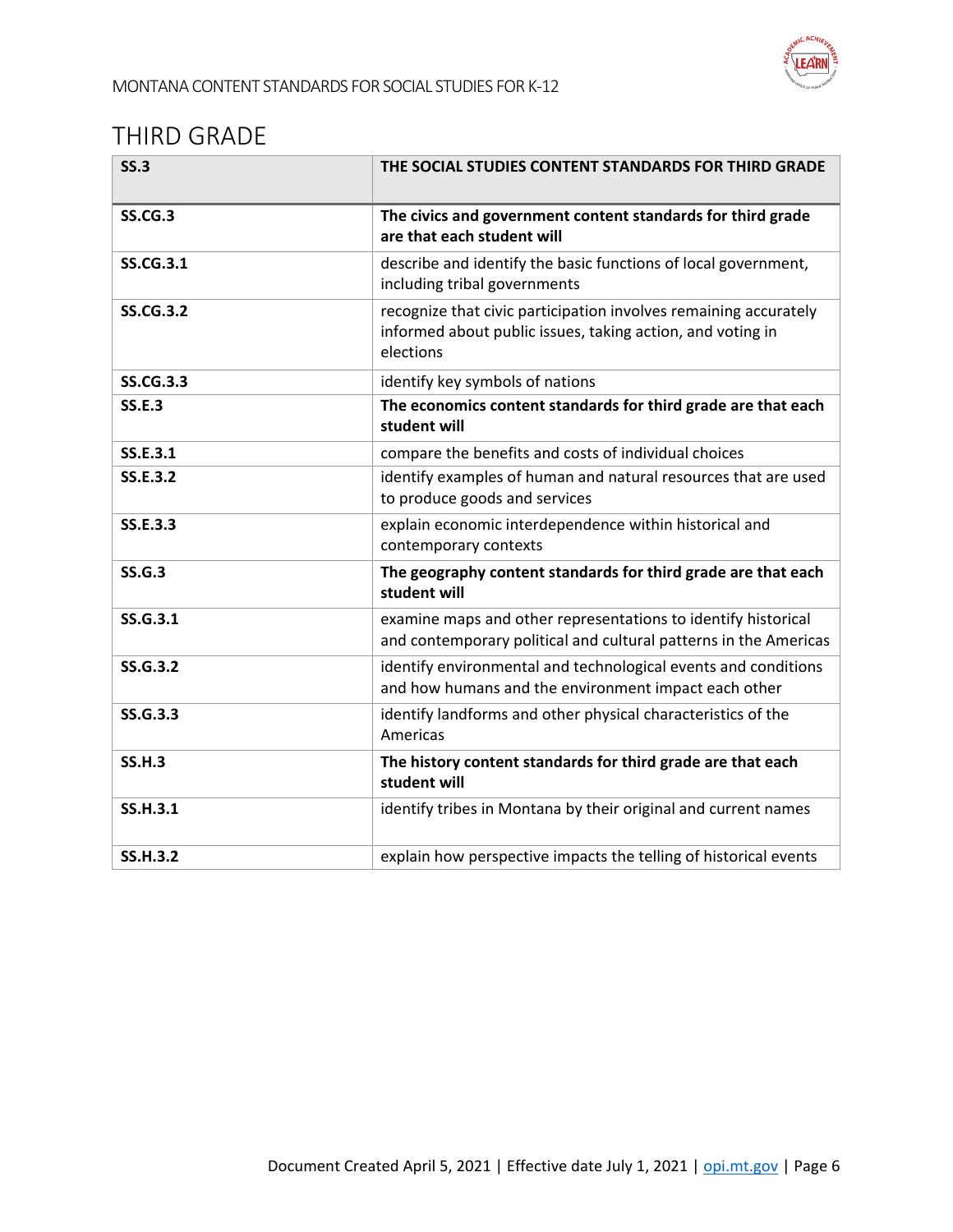

## <span id="page-6-0"></span>FOURTH GRADE

| <b>SS.4</b>      | THE SOCIAL STUDIES CONTENT STANDARDS FOR FOURTH<br><b>GRADE</b>                                                                                                                |
|------------------|--------------------------------------------------------------------------------------------------------------------------------------------------------------------------------|
| <b>SS.CG.4</b>   | The civics and government content standards for fourth grade<br>are that each student will                                                                                     |
| <b>SS.CG.4.1</b> | demonstrate civic participation within the classroom or school                                                                                                                 |
| <b>SS.CG.4.2</b> | practice deliberative processes when making decisions as a<br>group                                                                                                            |
| <b>SS.CG.4.3</b> | describe how rules, laws, and policies are implemented by local,<br>state, national, and tribal governments                                                                    |
| <b>SS.CG.4.4</b> | define sovereignty for tribes in Montana                                                                                                                                       |
| <b>SS.CG.4.5</b> | identify key foundational documents in Montana's government                                                                                                                    |
| <b>SS.E.4</b>    | The economics content standards for fourth grade are that<br>each student will                                                                                                 |
| SS.E.4.1         | identify the various pressures and incentives that influence the<br>decisions people make in short-term and long-term situations                                               |
| <b>SS.E.4.2</b>  | identify basic elements of Montana's state economic system<br>including agriculture, business, natural resources, and labor                                                    |
| <b>SS.E.4.3</b>  | identify various resources and labor that are used to provide<br>goods and services in Montana                                                                                 |
| <b>SS.E.4.4</b>  | explain how trade leads to increasing economic<br>interdependence among groups in Montana                                                                                      |
| <b>SS.G.4</b>    | The geography content standards for fourth grade are that<br>each student will                                                                                                 |
| SS.G.4.1         | examine maps and other representations to explain the<br>movement of people                                                                                                    |
| <b>SS.G.4.2</b>  | identify and label the tribes in Montana and their indigenous<br>territories, and current locations                                                                            |
| <b>SS.G.4.3</b>  | investigate the physical, political, and cultural characteristics of<br>places, regions, and people in Montana                                                                 |
| <b>SS.G.4.4</b>  | analyze environmental and technological events and conditions<br>and how humans and the environment impact each other with<br>relation to settlements and migration in Montana |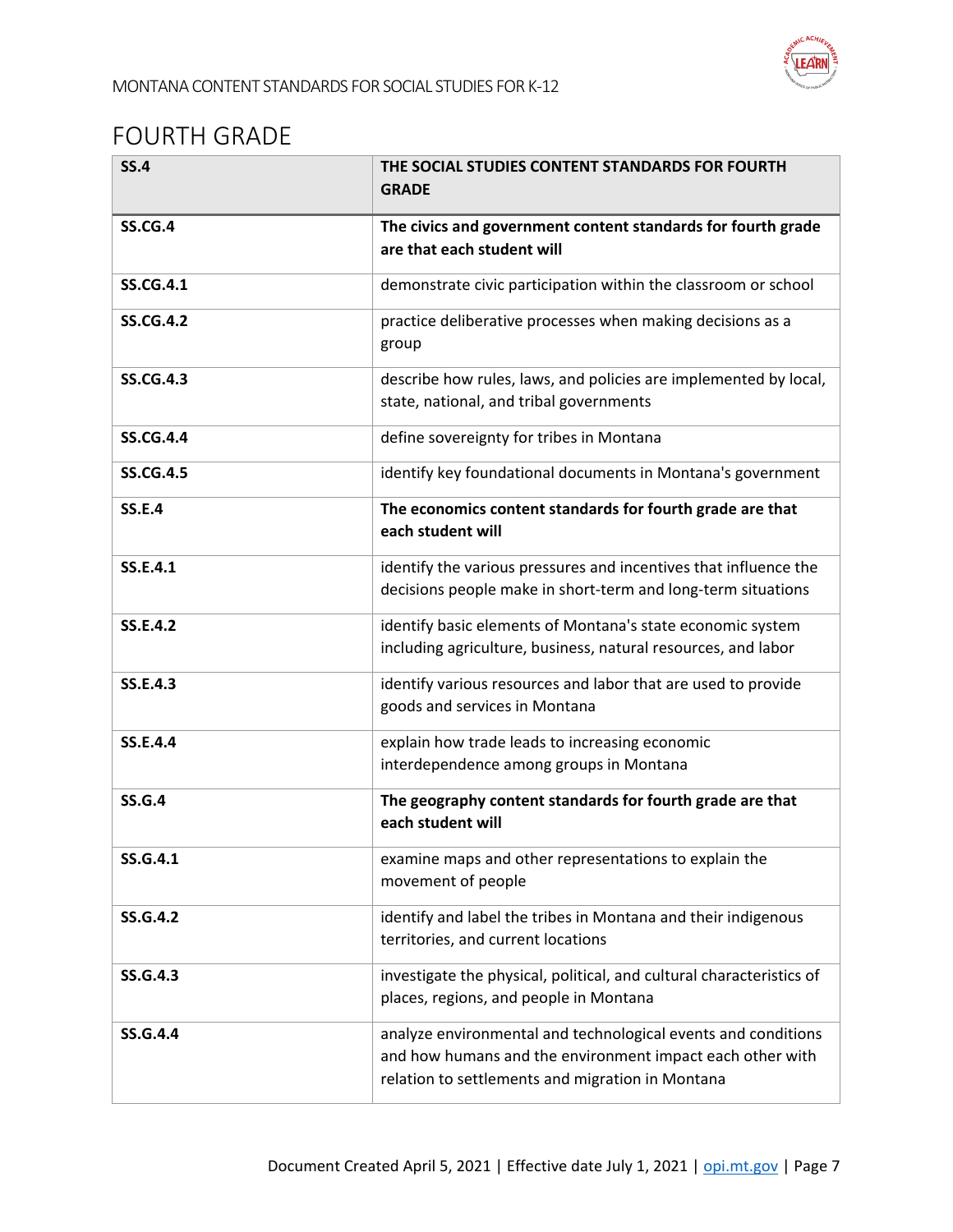

| <b>SS.4</b>     | THE SOCIAL STUDIES CONTENT STANDARDS FOR FOURTH<br><b>GRADE</b>                                                    |
|-----------------|--------------------------------------------------------------------------------------------------------------------|
| <b>SS.H.4</b>   | The history content standards for fourth grade are that each<br>student will                                       |
| <b>SS.H.4.1</b> | understand tribes in Montana have their own unique histories                                                       |
| <b>SS.H.4.2</b> | identify events and policies that have impacted and been<br>influenced by tribes in Montana                        |
| <b>SS.H.4.3</b> | explain how Montana has changed over time given its cultural<br>diversity and how this history impacts the present |
| <b>SS.H.4.4</b> | describe how historical accounts are impacted by individual<br>perspectives                                        |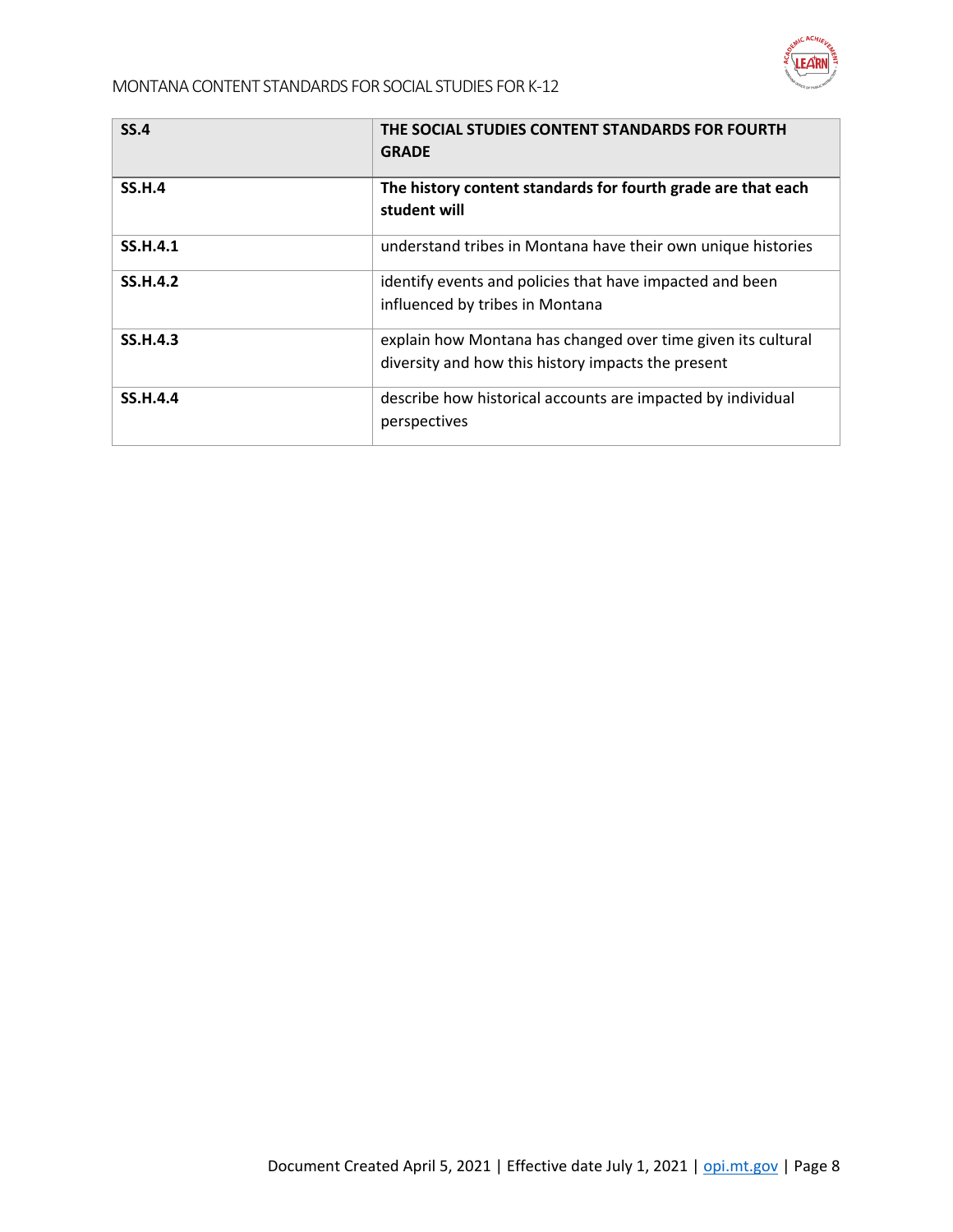

## <span id="page-8-0"></span>FIFTH GRADE

| <b>SS.5</b>      | THE SOCIAL STUDIES CONTENT STANDARDS FOR FIFTH GRADE                                                                                                                |
|------------------|---------------------------------------------------------------------------------------------------------------------------------------------------------------------|
| <b>SS.CG.5</b>   | The civics and government content standards for fifth grade<br>are that each student will                                                                           |
| <b>SS.CG.5.1</b> | examine the diverse origins, ideals, and purposes of rules, laws,<br>and key United States constitutional provisions and other<br>foundational documents            |
| <b>SS.CG.5.2</b> | use deliberative processes when engaging in civic participation<br>within the classroom or school                                                                   |
| <b>SS.CG.5.3</b> | distinguish between the responsibilities of local, state, tribal,<br>and national governments                                                                       |
| <b>SS.CG.5.4</b> | explain how democracy relies upon active and responsible<br>participation of citizens                                                                               |
| <b>SS.CG.5.5</b> | describe the basic duties of the three branches of government                                                                                                       |
| <b>SS.E.5</b>    | The economics content standards for fifth grade are that each<br>student will                                                                                       |
| SS.E.5.1         | explain how people have to make choices between wants and<br>needs and evaluate the outcomes or consequences of those<br>choices                                    |
| SS.E.5.2         | identify positive and negative incentives that influence the<br>decisions people make                                                                               |
| SS.E.5.3         | identify resources and labor that are used to produce goods and<br>services                                                                                         |
| <b>SS.E.5.4</b>  | explain the role of money in the exchange of goods and services                                                                                                     |
| <b>SS.E.5.5</b>  | describe the role of manufacturing and agriculture in the<br>economy of the United States                                                                           |
| SS.E.5.6         | describe how interest rates impact economic decision making                                                                                                         |
| <b>SS.G.5</b>    | The geography content standards for fifth grade are that each<br>student will                                                                                       |
| SS.G.5.1         | identify and label US regions, territories, states and their<br>capitals/major cities                                                                               |
| <b>SS.G.5.2</b>  | create, organize, and present geographic information to show<br>settlement patterns in the United States, including impacts on<br>tribal lands                      |
| SS.G.5.3         | analyze environmental and technological events and conditions<br>and how humans and the environment impact each other with<br>relation to settlements and migration |
| <b>SS.H.5</b>    | The history content standards for fifth grade are that each<br>student will                                                                                         |
| <b>SS.H.5.1</b>  | interpret data presented in timelines                                                                                                                               |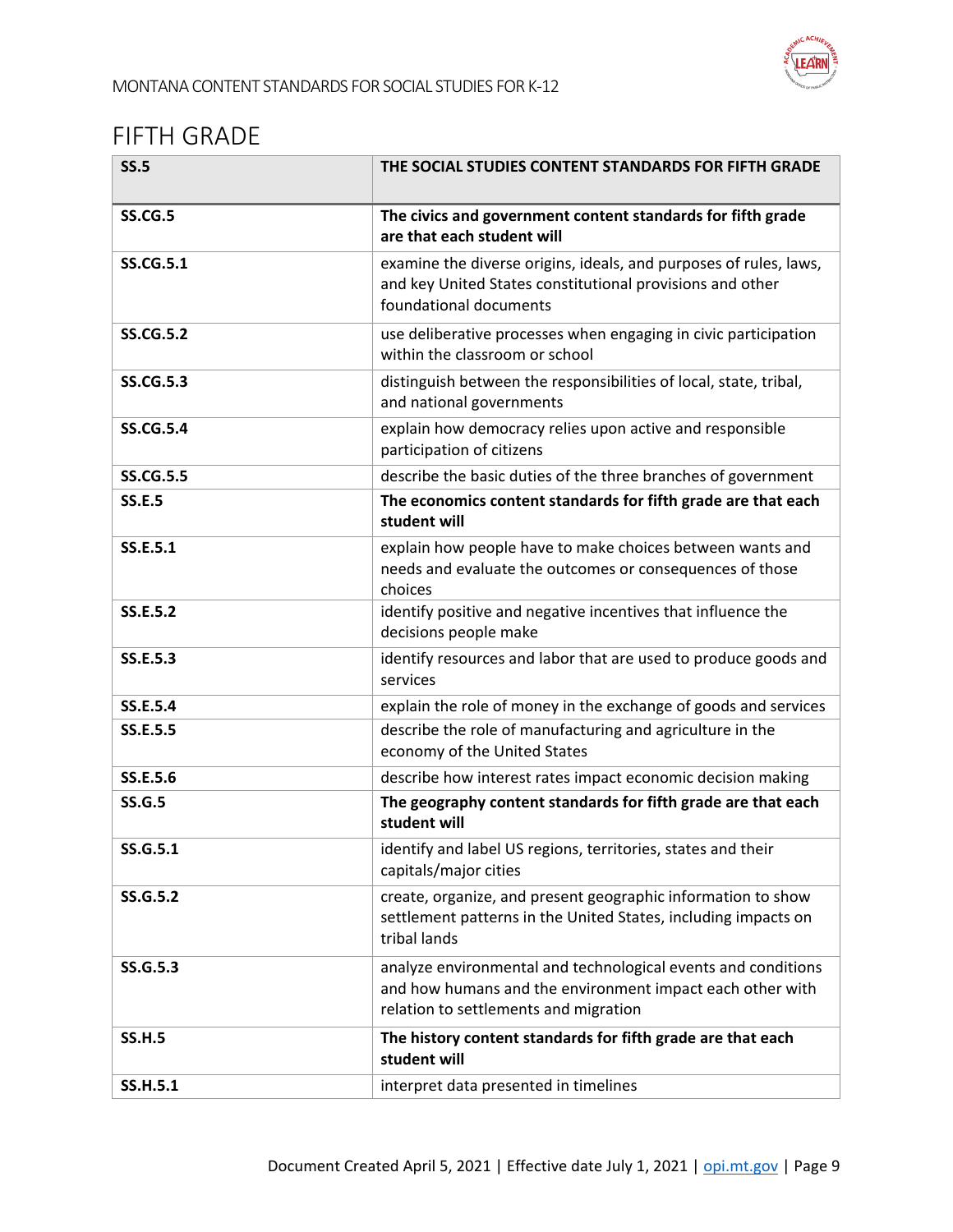

| <b>SS.5</b>     | THE SOCIAL STUDIES CONTENT STANDARDS FOR FIFTH GRADE                                                       |
|-----------------|------------------------------------------------------------------------------------------------------------|
| <b>SS.H.5.2</b> | understand the inter-relationship of chronological historical<br>events                                    |
| <b>SS.H.5.3</b> | identify roles of individuals and groups and their impact on<br>United States and tribal historical events |
| <b>SS.H.5.4</b> | understand the unique historical perspectives of American<br>Indians                                       |
| <b>SS.H.5.5</b> | analyze historical documents and their impact on tribes in<br>Montana and their sovereignty                |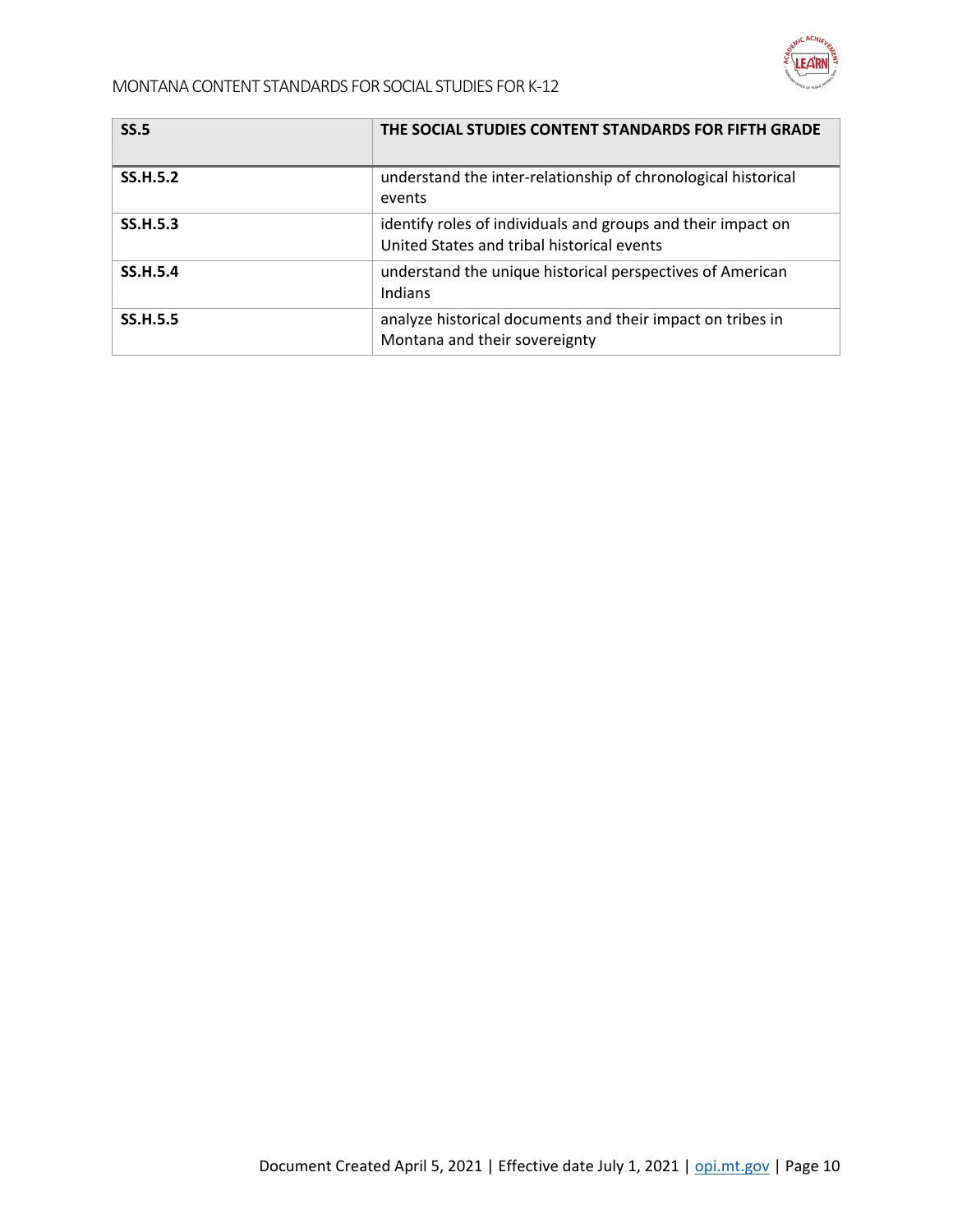

# <span id="page-10-0"></span>SIXTH – EIGHTH GRADES

| $SS.6-8$         | THE SOCIAL STUDIES CONTENT STANDARDS FOR SIXTH<br><b>THROUGH EIGHTH GRADE</b>                                                                                          |
|------------------|------------------------------------------------------------------------------------------------------------------------------------------------------------------------|
| <b>SS.CG.6-8</b> | The civics and government content standards for sixth through<br>eighth grade are that each student will                                                               |
| SS.CG.6-8.1      | explain a variety of forms of government from the past or<br>present                                                                                                   |
| SS.CG.6-8.2      | explain the structure of and key principles in foundational<br>documents, including the Montana Constitution                                                           |
| SS.CG.6-8.3      | explain how global and American Indian civilizations and<br>governments have contributed to foundational documents of<br>the United States                             |
| SS.CG.6-8.4      | distinguish the structure, organization, powers, and limits of<br>government at the local, state, national, and tribal levels                                          |
| SS.CG.6-8.5      | identify events and leaders that ensure that key United States<br>principles of equality and civil rights are applied to various<br>groups, including American Indians |
| SS.CG.6-8.6      | demonstrate that the United States government includes<br>concepts of both a democracy and a republic                                                                  |
| SS.CG.6-8.7      | employ strategies for civic involvement that address a state or<br>local, or national issues                                                                           |
| SS.E.6-8         | The economics content standards for sixth through eighth<br>grade are that each student will                                                                           |
| SS.E.6-8.1       | explain how economic decisions impact individuals, businesses,<br>and society, including Indigenous societies                                                          |
| SS.E.6-8.2       | analyze examples of how groups and individuals have<br>considered profit and personal values in making economic<br>choices in the past and/or present                  |
| SS.E.6-8.3       | explain the roles of producers and consumers in market systems                                                                                                         |
| SS.E.6-8.4       | describe the role of competition in the determination of prices<br>and wages in a market economy                                                                       |
| SS.E.6-8.5       | explain ways in which money facilitates exchange and impacts<br>transactional costs                                                                                    |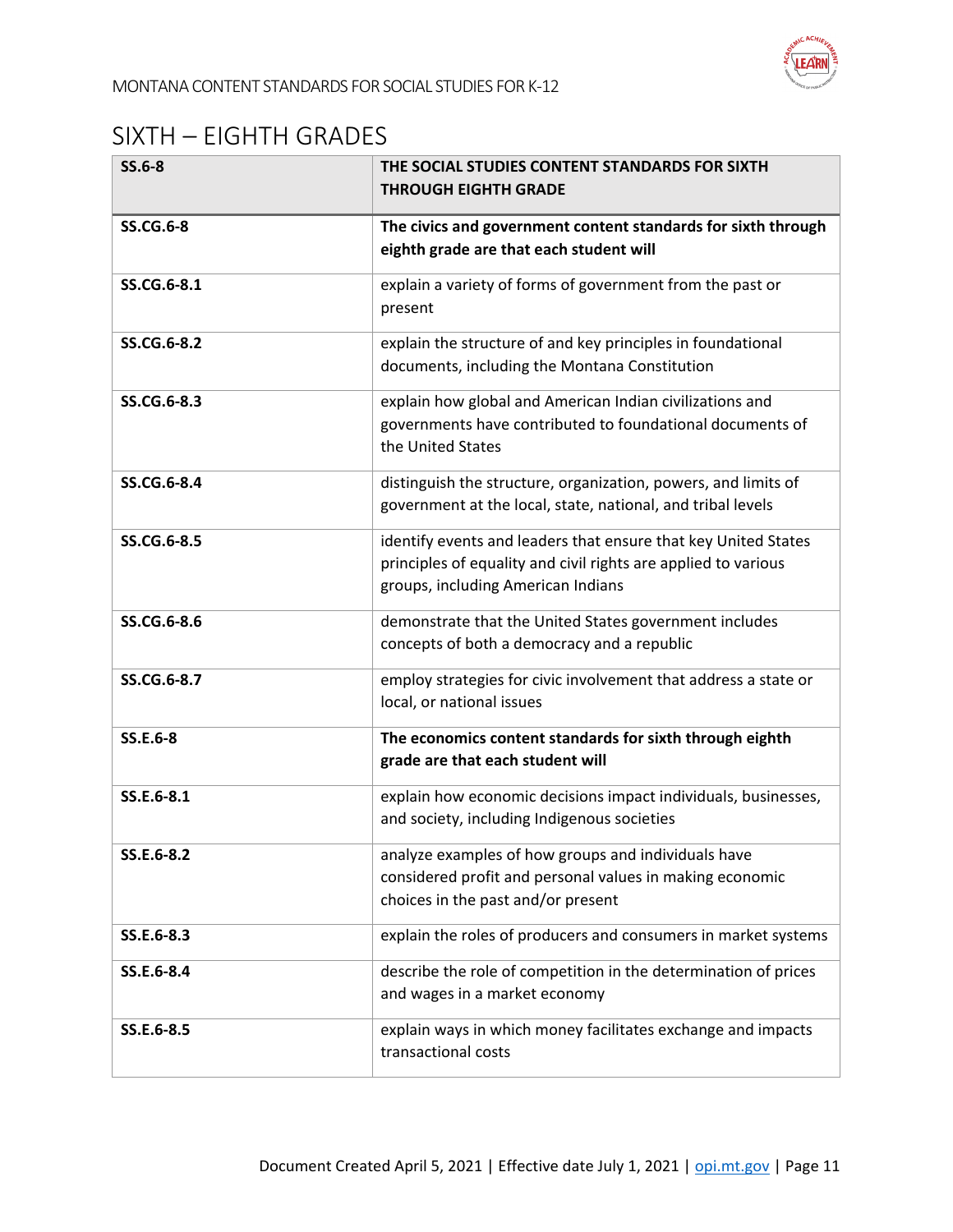

| <b>SS.6-8</b>   | THE SOCIAL STUDIES CONTENT STANDARDS FOR SIXTH<br><b>THROUGH EIGHTH GRADE</b>                                                                                                    |
|-----------------|----------------------------------------------------------------------------------------------------------------------------------------------------------------------------------|
| SS.E.6-8.6      | explain how changes in supply, demand, and labor standards<br>cause changes in prices and quantities of goods, services, and<br>other capital                                    |
| SS.G.6-8        | The geography content standards for sixth through eighth<br>grade are that each student will                                                                                     |
| SS.G.6-8.1      | construct and analyze maps using scale, direction, symbols,<br>legends, and projections to gather information about regions<br>across the world                                  |
| SS.G.6-8.2      | identify the location of places and regions in the world and<br>understand their physical, political, and cultural characteristics                                               |
| SS.G.6-8.3      | analyze maps and charts from a specific time period to<br>understand an issue or event                                                                                           |
| SS.G.6-8.4      | explain how the environment and geographic features have<br>affected people and how people have affected the environment<br>throughout Montana, the United States, and the world |
| SS.G.6-8.5      | explain the role and impact of spatial patterns of settlement and<br>movement in shaping societies and cultures, including<br>Indigenous cultures                                |
| SS.G.6-8.6      | identify how the historical and contemporary movement of<br>people, goods, and ideas from one area can impact change,<br>conflict, and cooperation in other areas                |
| SS.G.6-8.7      | identify the cultural roots of major world regions                                                                                                                               |
| <b>SS.H.6-8</b> | The history content standards for sixth through eighth grade<br>are that each student will                                                                                       |
| SS.H.6-8.1      | explore complex civilizations, and identify elements of change<br>and continuity across historical eras in Montana, the Americas,<br>and world history                           |
| SS.H.6-8.2      | analyze how the historical events relate to one another and are<br>shaped by historical context, including societies in the Americas                                             |
| SS.H.6-8.3      | analyze how, since European contact, historical events and<br>policies have mutually impacted American Indian and European<br>societies                                          |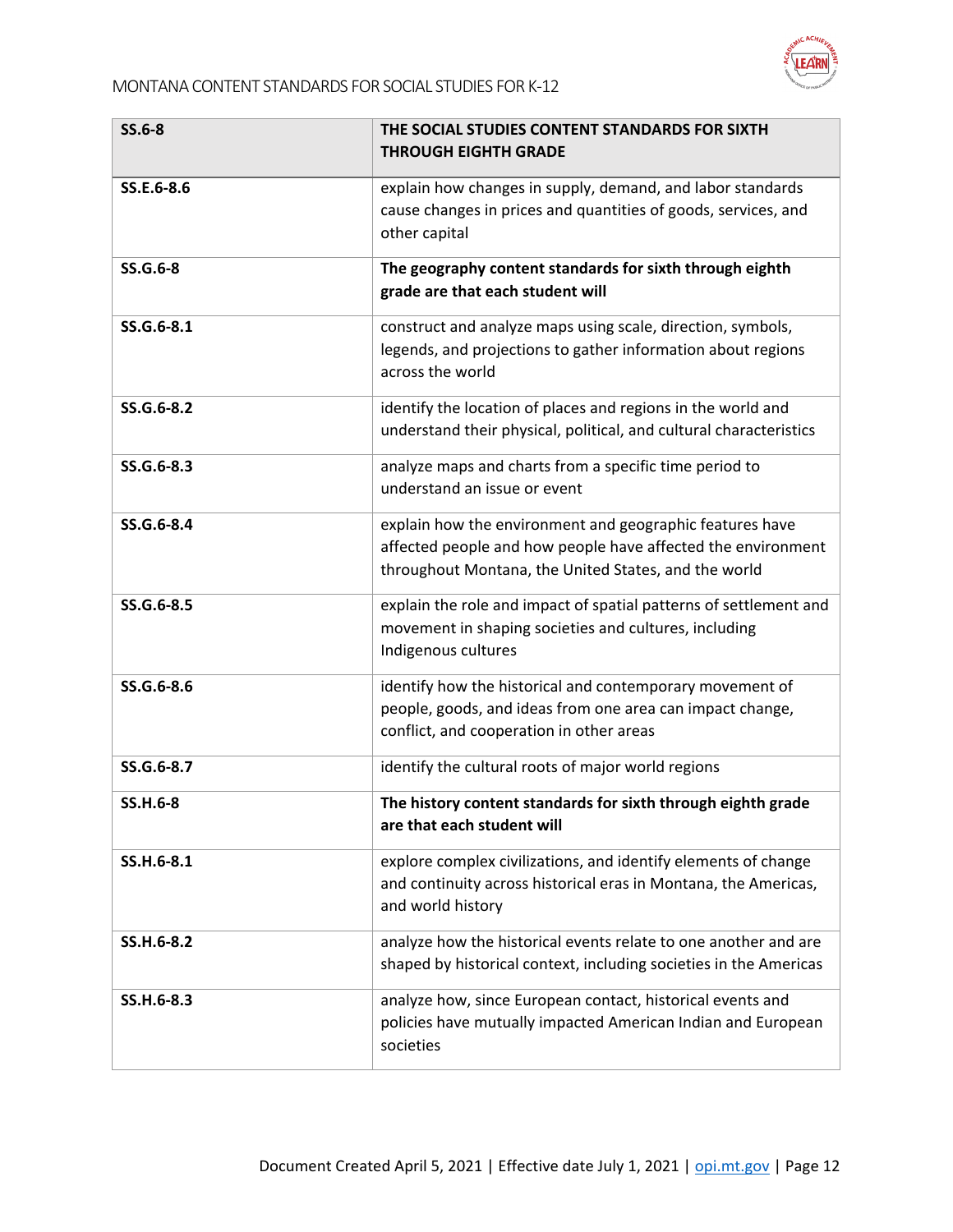

| $SS.6-8$   | THE SOCIAL STUDIES CONTENT STANDARDS FOR SIXTH<br><b>THROUGH EIGHTH GRADE</b>                                              |
|------------|----------------------------------------------------------------------------------------------------------------------------|
| SS.H.6-8.4 | identify how new archaeological and scientific information<br>shapes historical understanding                              |
| SS.H.6-8.5 | explain how Montana has changed over time and how this<br>history impacts the present                                      |
| SS.H.6-8.6 | understand that there are multiple perspectives and<br>interpretations of historical events                                |
| SS.H.6-8.7 | analyze how people's perspectives shaped the historical<br>narratives they created                                         |
| SS.H.6-8.8 | identify limitations and biases in primary and secondary sources,<br>specifically regarding misinformation and stereotypes |
| SS.H.6-8.9 | understand that the questions people ask shape the conclusions<br>they reach                                               |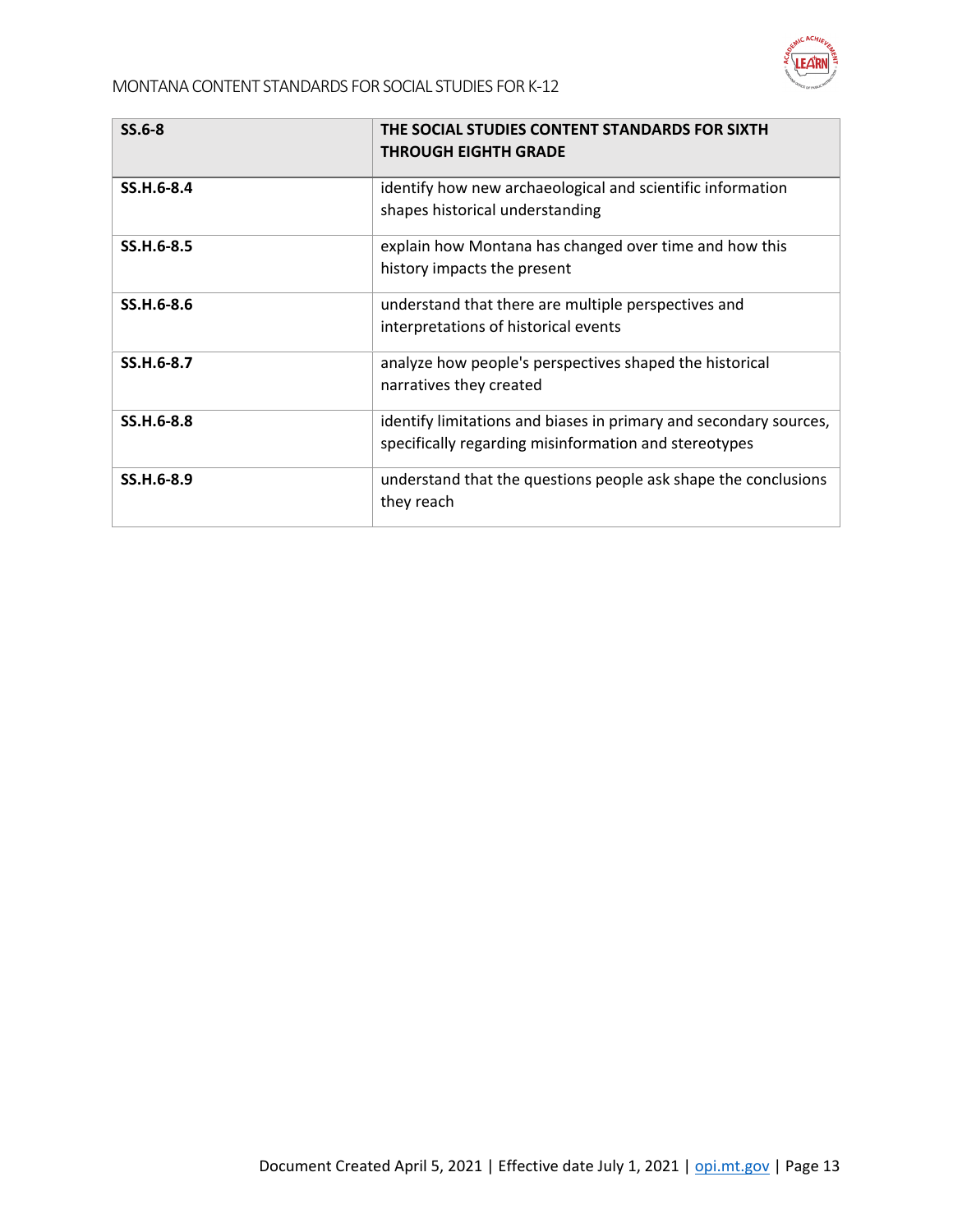

#### <span id="page-13-0"></span>NINTH – TWELFTH GRADES

| SS.9-12           | THE SOCIAL STUDIES CONTENT STANDARDS FOR NINTH<br><b>THROUGH TWELFTH GRADE</b>                                                                                                                                           |  |
|-------------------|--------------------------------------------------------------------------------------------------------------------------------------------------------------------------------------------------------------------------|--|
| <b>SS.CG.9-12</b> | The civics and government content standards for ninth through<br>twelfth grade are that each student will                                                                                                                |  |
| SS.CG.9-12.1      | analyze and evaluate the ideas and principles contained in the<br>foundational documents of the United States, and explain how<br>they establish a system of government that has powers,<br>responsibilities, and limits |  |
| SS.CG.9-12.2      | analyze the impact of constitutions, laws, treaties, and<br>international agreements on the maintenance of domestic and<br>international relationships                                                                   |  |
| SS.CG.9-12.3      | evaluate the impact of international agreements on<br>contemporary world issues                                                                                                                                          |  |
| SS.CG.9-12.4      | apply civic virtues and democratic principles when working with<br>others                                                                                                                                                |  |
| SS.CG.9-12.5      | evaluate how citizens and institutions address social and<br>political problems at the local, state, tribal, national, and/or<br>international levels                                                                    |  |
| SS.CG.9-12.6      | evaluate the American governmental system compared to<br>international governmental systems                                                                                                                              |  |
| SS.CG.9-12.7      | explain the foundations and complexity of sovereignty for<br>federally recognized tribes in Montana                                                                                                                      |  |
| SS.CG.9-12.8      | evaluate appropriate deliberative processes in multiple settings                                                                                                                                                         |  |
| SS.CG.9-12.9      | evaluate government procedures for making decisions at the<br>local, state, national, tribal, and international levels                                                                                                   |  |
| SS.CG.9-12.10     | analyze historical, contemporary, and emerging means of<br>changing societies, promoting the common good, and protecting<br>rights                                                                                       |  |
| SS.CG.9-12.11     | analyze the impact and roles of personal interests and<br>perspectives, market, media, and group influences on the<br>application of civic virtues, democratic principles, constitutional<br>rights, and human rights    |  |
| SS.CG.9-12.12     | evaluate citizens' and institutions' effectiveness in ensuring civil<br>rights at the local, state, tribal, national, and international levels                                                                           |  |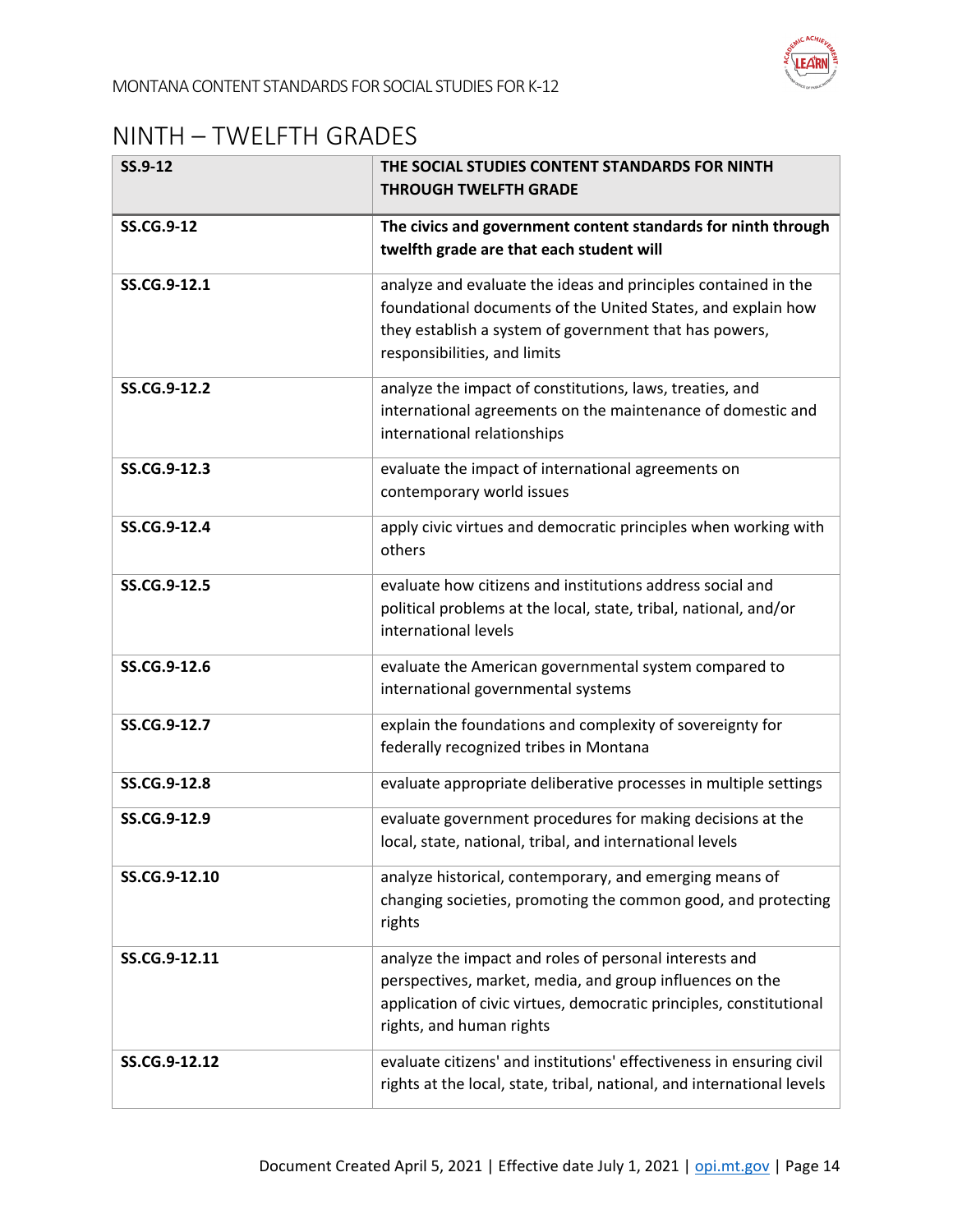

| SS.9-12     | THE SOCIAL STUDIES CONTENT STANDARDS FOR NINTH<br><b>THROUGH TWELFTH GRADE</b>                                                                                                                        |  |
|-------------|-------------------------------------------------------------------------------------------------------------------------------------------------------------------------------------------------------|--|
| SS.E.9-12   | The economics content standards for ninth through twelfth<br>grade are that each student will                                                                                                         |  |
| SS.E.9-12.1 | analyze how pressures and incentives impact economic choices<br>and their costs and benefits for different groups, including<br>American Indians                                                      |  |
| SS.E.9-12.2 | explain how economic cycles affect personal financial decisions                                                                                                                                       |  |
| SS.E.9-12.3 | analyze the ways in which pressures and incentives influence<br>what is produced and distributed in a market system                                                                                   |  |
| SS.E.9-12.4 | evaluate the extent to which competition among producers,<br>among consumers, and among laborers exists in specific markets                                                                           |  |
| SS.E.9-12.5 | describe the consequences of competition in specific markets                                                                                                                                          |  |
| SS.E.9-12.6 | evaluate benefits, costs, and possible outcomes of government<br>policies to influence market outcomes                                                                                                |  |
| SS.E.9-12.7 | use current data to explain the influence of changes in spending,<br>production, and the money supply on various economic<br>conditions                                                               |  |
| SS.E.9-12.8 | use economic indicators to analyze the current and future state<br>of the economy                                                                                                                     |  |
| SS.E.9-12.9 | evaluate the selection of monetary and fiscal policies in a variety<br>of economic conditions                                                                                                         |  |
| SS.G.9-12   | The geography content standards for ninth through twelfth<br>grade are that each student will                                                                                                         |  |
| SS.G.9-12.1 | use geospatial reasoning to create maps to display and explain<br>the spatial patterns of cultural and environmental characteristics                                                                  |  |
| SS.G.9-12.2 | use geographic data to analyze variations in the spatial patterns<br>of cultural and environmental characteristics at multiple scales                                                                 |  |
| SS.G.9-12.3 | use maps, satellite images, photographs, and other<br>representations to explain relationships between the locations<br>of places and regions and their political, cultural, and economic<br>dynamics |  |
| SS.G.9-12.4 | analyze relationships and interactions within and between<br>human and physical systems to explain reciprocal influences<br>that occur among them, including American Indians                         |  |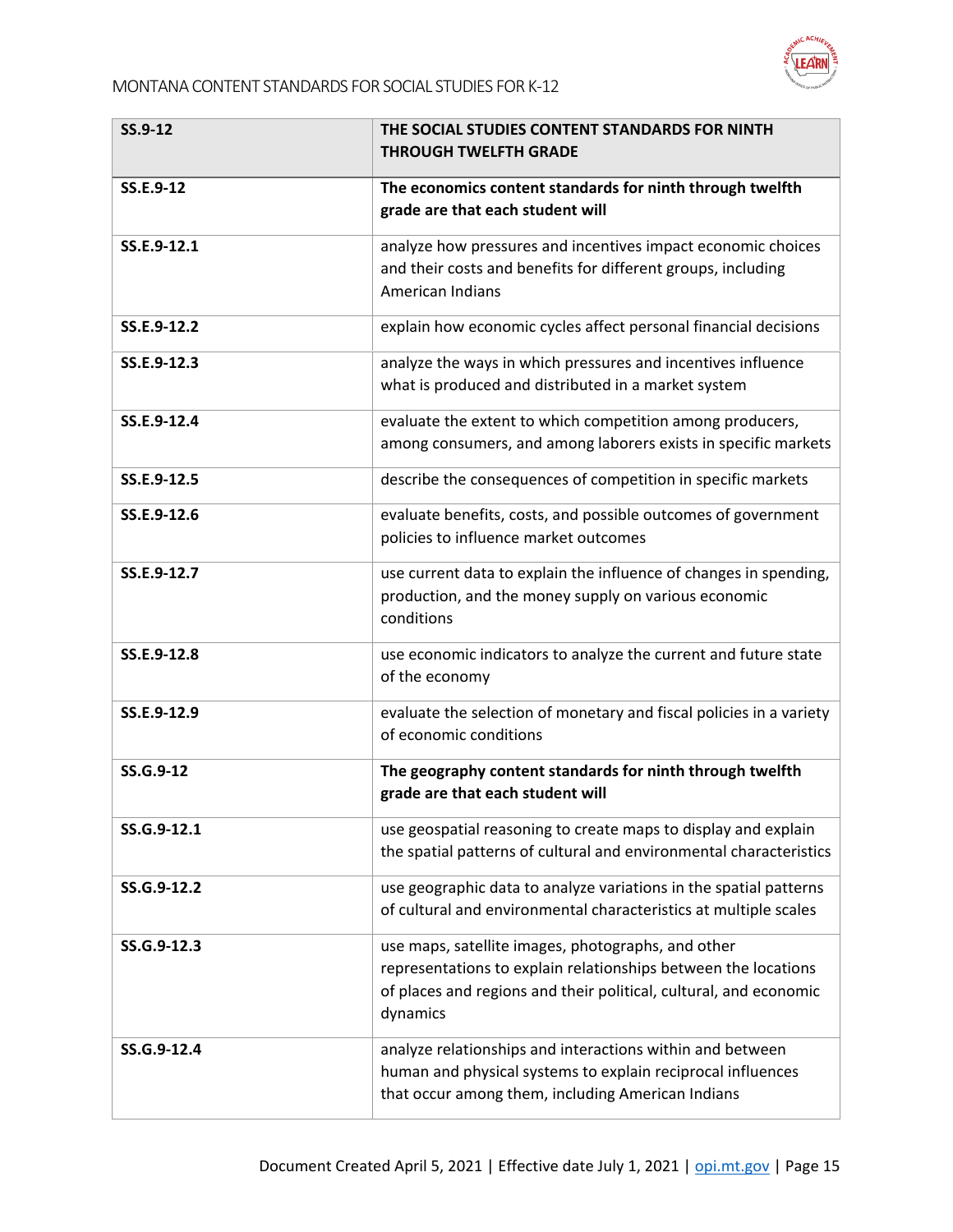

| SS.9-12     | THE SOCIAL STUDIES CONTENT STANDARDS FOR NINTH<br><b>THROUGH TWELFTH GRADE</b>                                                                                  |
|-------------|-----------------------------------------------------------------------------------------------------------------------------------------------------------------|
| SS.G.9-12.5 | evaluate the impact of human settlement activities on the<br>environmental, political, and cultural characteristics of specific<br>places and regions           |
| SS.G.9-12.6 | analyze the role of geography on interactions and conflicts<br>between various cultures in Montana, the United States, and the<br>world                         |
| SS.G.9-12.7 | evaluate the influence of long-term climate variability on human<br>migration and settlement patterns, resource use, and land uses<br>at local-to-global scales |
| SS.G.9-12.8 | evaluate the consequences of human-driven and natural<br>catastrophes on global trade, politics, and human migration                                            |
| SS.H.9-12   | The history content standards for ninth through twelfth grade<br>are that each student will                                                                     |
| SS.H.9-12.1 | analyze how unique circumstances of time, place, and historical<br>contexts shape individuals' lives                                                            |
| SS.H.9-12.2 | analyze change and continuity in historical eras in US and world<br>history                                                                                     |
| SS.H.9-12.3 | identify ways in which people and groups exercise agency in<br>difficult historical, contemporary, and tribal contexts                                          |
| SS.H.9-12.4 | analyze multiple, and complex causal factors that have shaped<br>major events in US and world history, including American Indian<br>history                     |
| SS.H.9-12.5 | explain events in relation to both their intended and unintended<br>consequences, including governmental policies impacting<br><b>American Indians</b>          |
| SS.H.9-12.6 | distinguish between long-term causes and triggering events in<br>developing a historical argument                                                               |
| SS.H.9-12.7 | analyze how historical, cultural, social, political, ideological, and<br>economic contexts shape people's perspectives                                          |
| SS.H.9-12.8 | analyze the ways in which the perspectives of those writing<br>history shaped the history they produced                                                         |
| SS.H.9-12.9 | evaluate how historiography is influenced by perspective and<br>available historical sources                                                                    |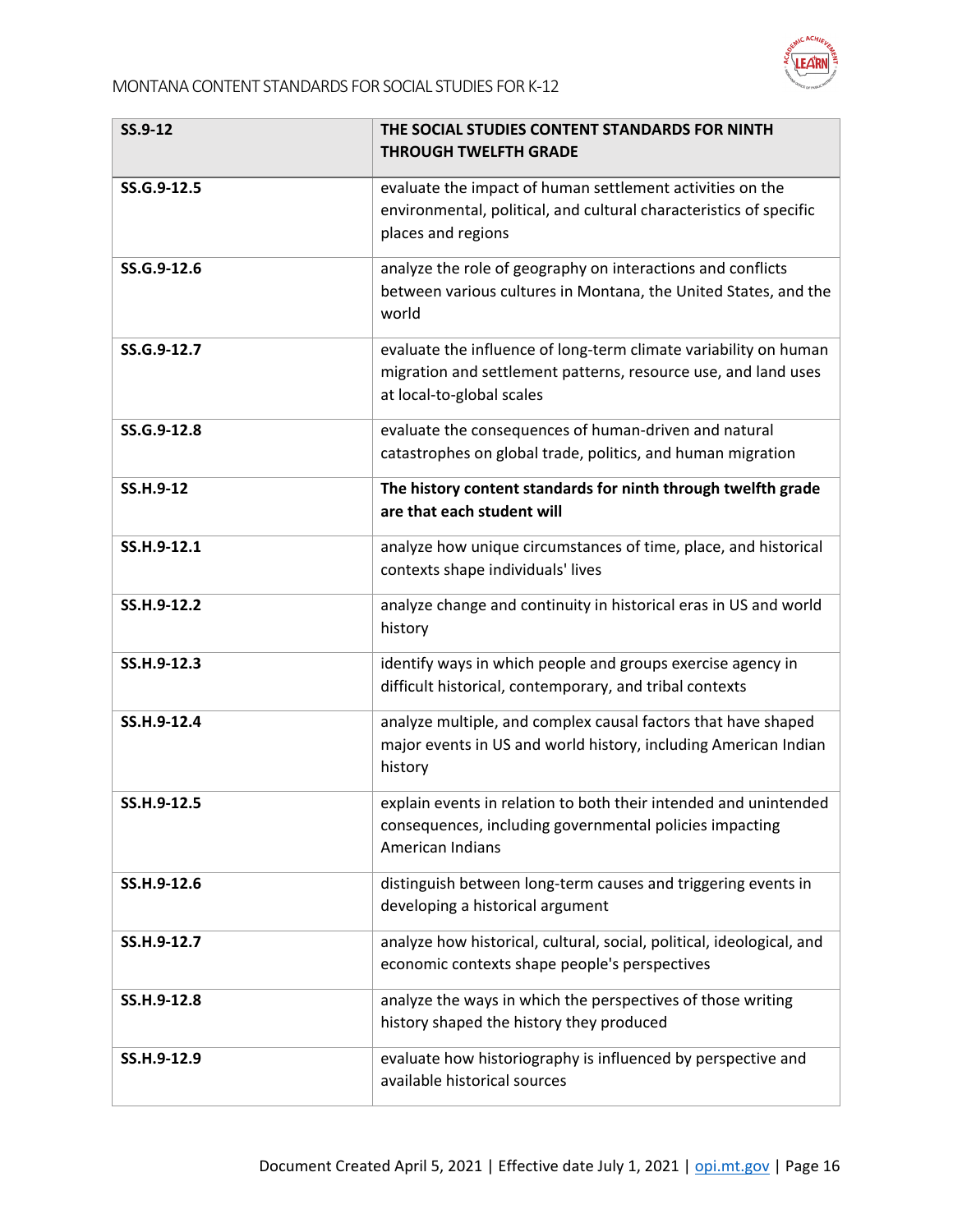

| $SS.9-12$    | THE SOCIAL STUDIES CONTENT STANDARDS FOR NINTH<br><b>THROUGH TWELFTH GRADE</b>                                                                                   |
|--------------|------------------------------------------------------------------------------------------------------------------------------------------------------------------|
| SS.H.9-12.10 | analyze perspectives of American Indians in US history                                                                                                           |
| SS.H.9-12.11 | evaluate the limitations, biases, and credibility of various<br>sources, especially regarding misinformation and stereotypes                                     |
| SS.H.9-12.12 | analyze multiple historical sources to pursue further inquiry and<br>investigate additional sources                                                              |
| SS.H.9-12.13 | integrate evidence from multiple relevant historical sources and<br>interpretations into a reasoned argument about past and<br>present people, events, and ideas |
| SS.H.9-12.14 | construct arguments which reflect understanding and analysis of<br>multiple historical sources, perspectives, and contexts                                       |